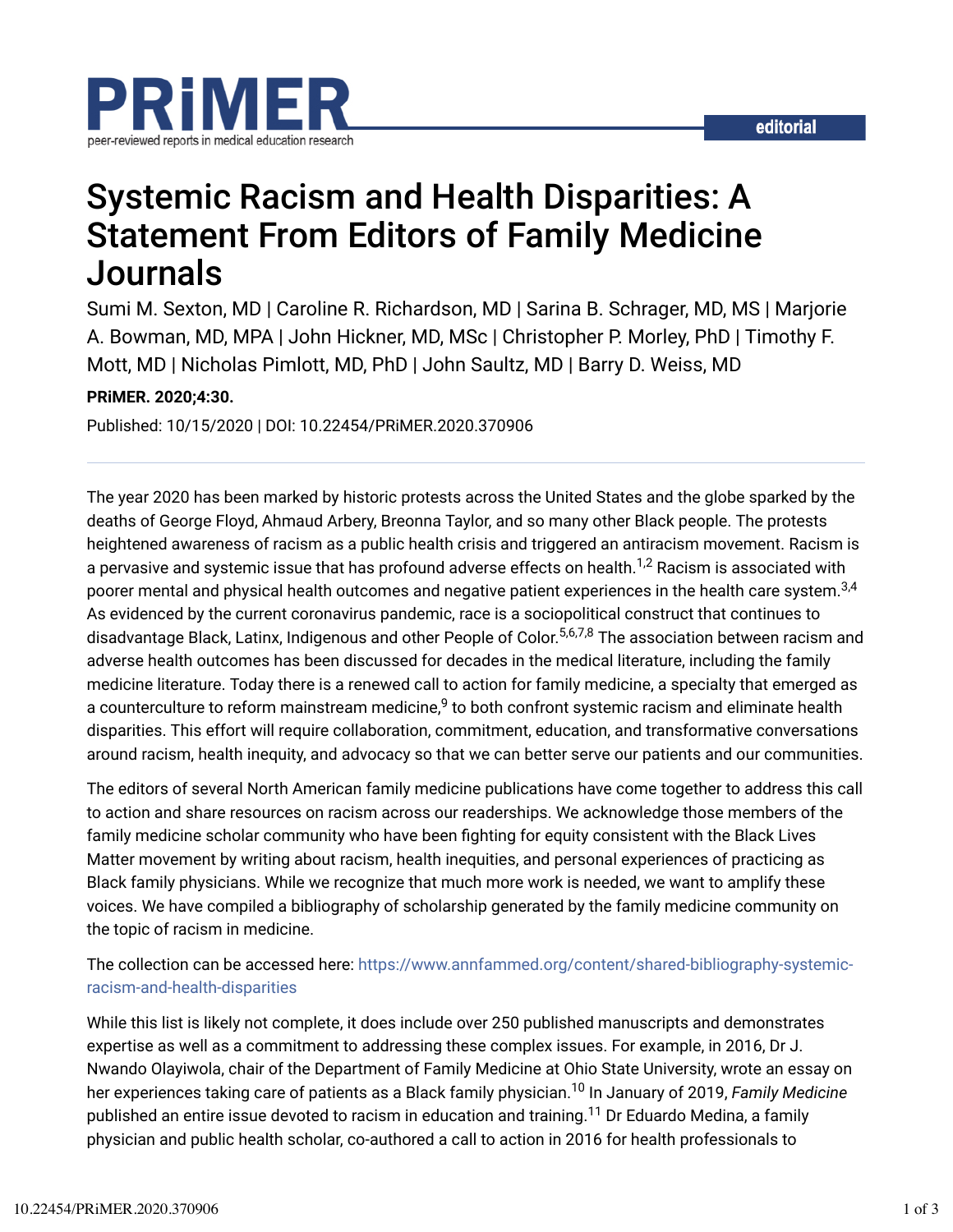dismantle structural racism and support Black lives to achieve health equity. His recent 2020 article builds on that theme and describes the disproportionate deaths of Black people due to racial injustice and the COVID-19 pandemic as converging public health emergencies.<sup>12,13</sup> In the wake of these emergencies a fundamental transformation is warranted, and family physicians can play a key role.

We, the editors of family medicine journals, commit to actively examine the effects of racism on society and health and to take action to eliminate structural racism in our editorial processes. As an intellectual home for our profession, we have a unique responsibility and opportunity to educate and continue the conversation about institutional racism, health inequities, and antiracism in medicine. We will take immediate steps to enact tangible advances on these fronts. We will encourage and mentor authors from groups underrepresented in medicine. We will ensure that content includes an emphasis on cultural humility, diversity and inclusion, implicit bias, and the impact of racism on medicine and health. We will recruit editors and editorial board members from groups underrepresented in medicine. We will encourage collaboration and accountability within our specialty to confront systemic racism through content and processes in all of our individual publications. We recognize that these are small steps in an ongoing process of active antiracism, but we believe these steps are crucial. As editors in family medicine, we are committed to progress toward equity and justice.

Simultaneously published in *American Family Physician*, *Annals of Family Medicine*, *Canadian Family Physician, Family Medicine, FP Essentials,* FPIN/*Evidence Based Practice, FPM*, *Journal of the American Board of Family Medicine*, *The Journal of Family Practice*, and *PRiMER*.

### Acknowledgments

The authors thank Renée Crichlow, MD, Byron Jasper, MD, MPH, and Victoria Murrain, DO for their insightful comments on this editorial.

## Corresponding Author

Sumi M. Sexton, MD

# **Author Affiliations**

Sumi M. Sexton, MD - American Family Physician Caroline R. Richardson, MD - Annals of Family Medicine Sarina B. Schrager, MD, MS - FPM Marjorie A. Bowman, MD, MPA - Journal of the American Board of Family Medicine John Hickner, MD, MSc - The Journal of Family Practice Christopher P. Morley, PhD - PRiMER Timothy F. Mott, MD - FPIN/Evidence Based Practice Nicholas Pimlott, MD, PhD - Canadian Family Physician John Saultz, MD - Family Medicine Barry D. Weiss, MD - FP Essentials

#### References

1. Institute of Medicine (US) Committee on Understanding and Eliminating Racial and Ethnic Disparities in Health Care, Smedley BD, Stith AY, Nelson AR, eds. Unequal treatment: confronting racial and ethnic disparities in health care. Washington, DC: National Academies Press; 2003.